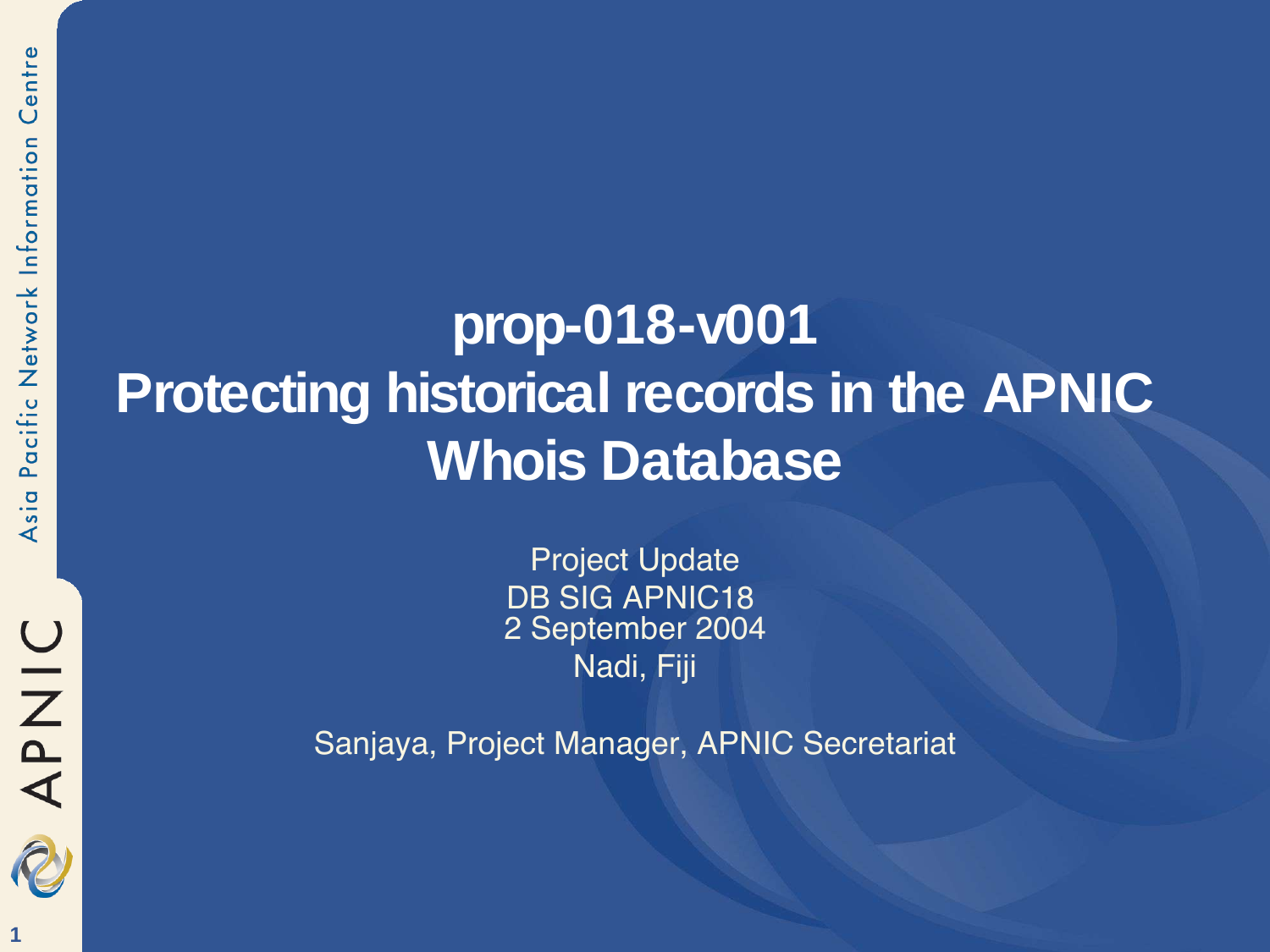### **Overview**

- Background
- Proposal
- **Implementation issues**
- Administrative change
- Implementation schedule
- FAQ

APNIC

R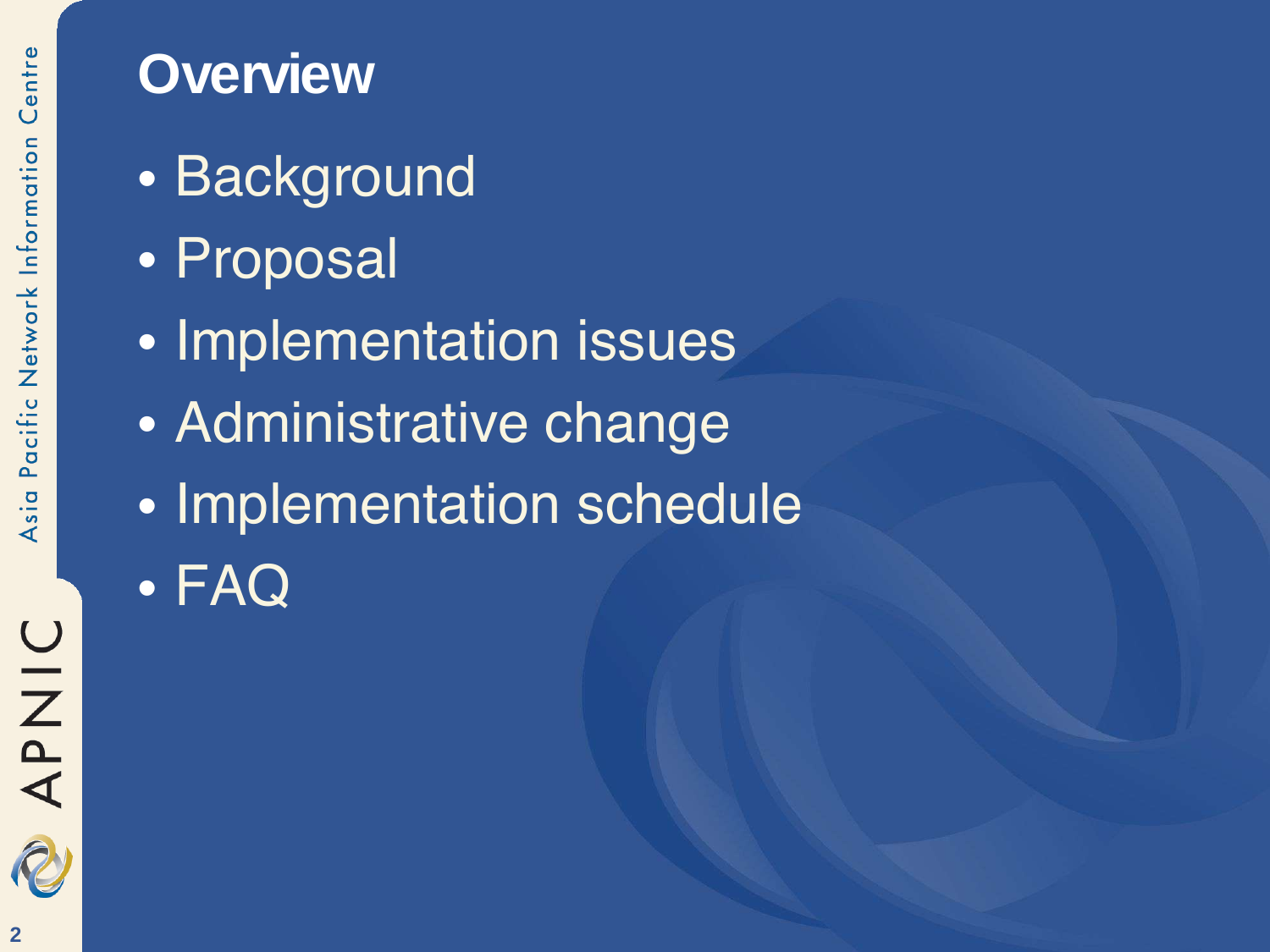## **Background**

- The historical ASN and IPv4 address range is increasingly becoming a source of abusive activities in the Internet.
- http:// www.completewhois.com/hijacked/hijacked\_qa.htm
- Total number of historical inetnum objects in APNIC whois database (as of Feb 04): 3,190 (1.5% of total inetnums)

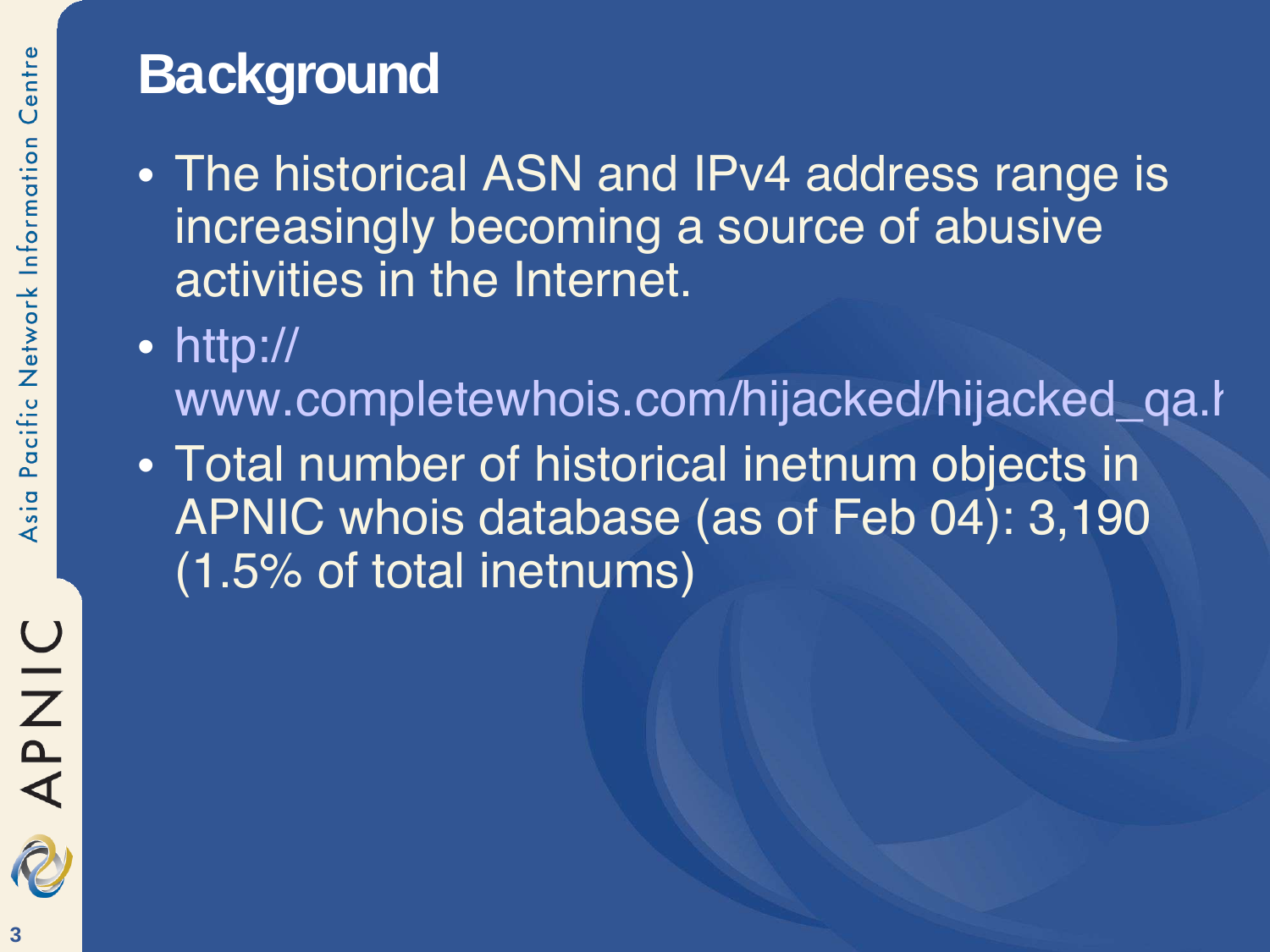# **Decision from APNIC 17**

- Protect all historical inetnum and aut-num with APNIC-HM maintainer
- Existing custodians can still use the resource, but will not be able to change the record
- Existing custodian who wants to maintain their records should sign a formal agreement with APNIC. Proposed annual fee is USD 100 per maintainer.

APNIC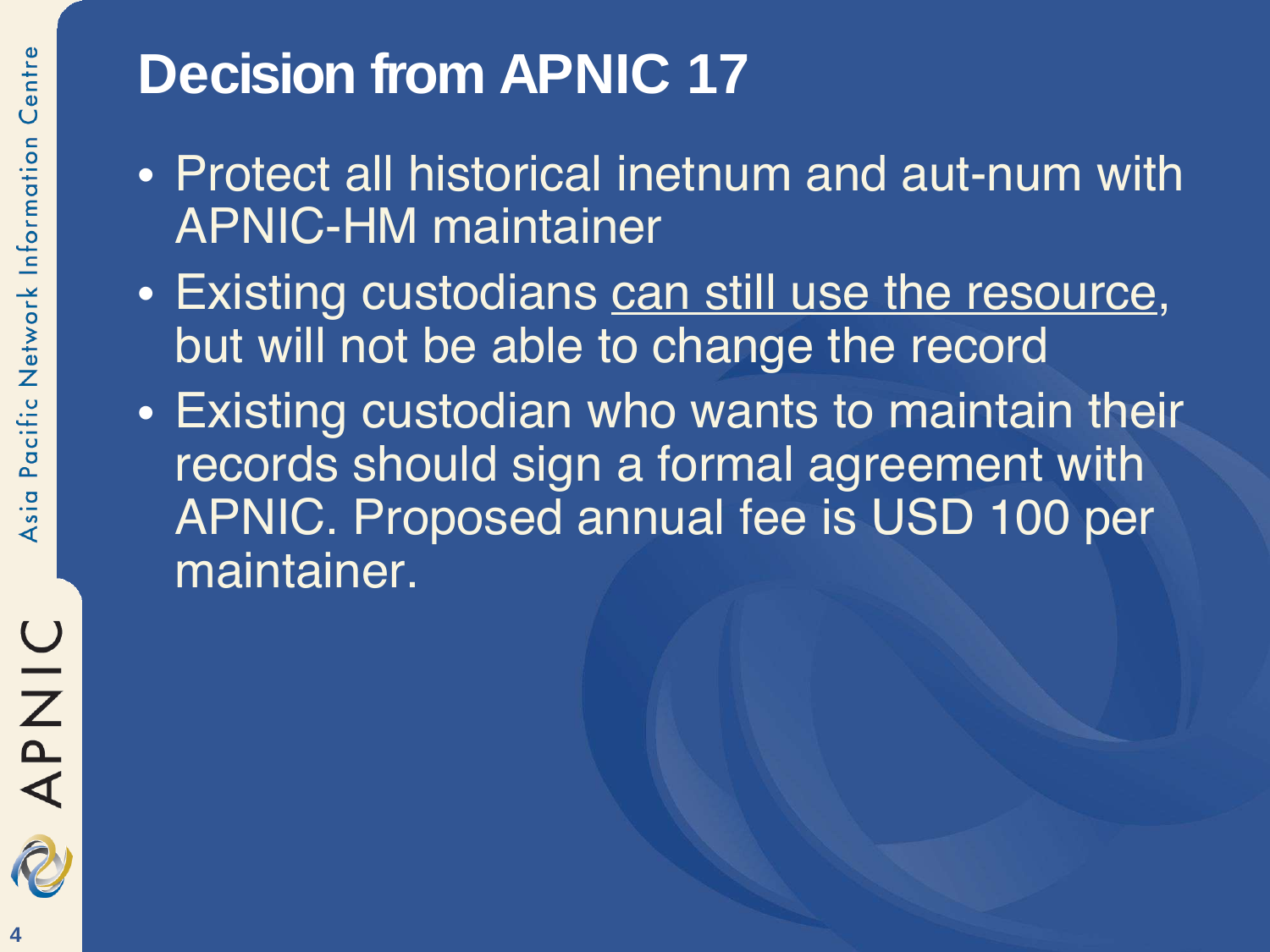# APNIC

### **Implementation issues**

- Technical
	- •Finding and locking historical records
	- •Automatic notification to affected parties
- Administration
	- •Setup a new account type
	- •New contract form
- Hostmaster
	- •Validating historical address holder
	- •Servicing historical record update requests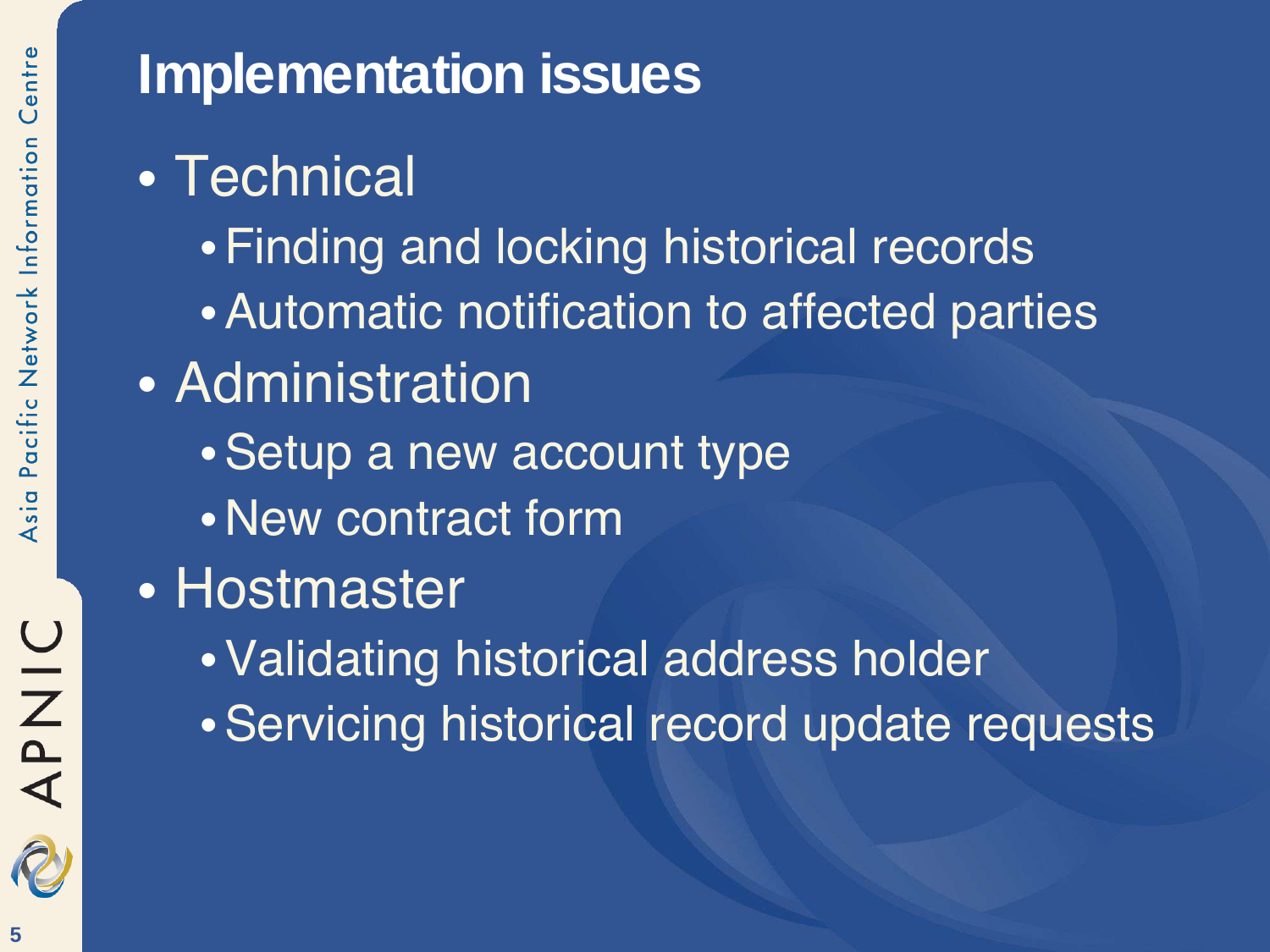### **Administrative change**

- From:
	- Existing custodian who wants to maintain their records should sign a formal agreement with APNIC. Annual fee is USD 100 per maintainer.
- To:
	- Existing custodian who wants to maintain their records should sign a formal agreement with APNIC. Annual fee is USD 100 per account.

UINAR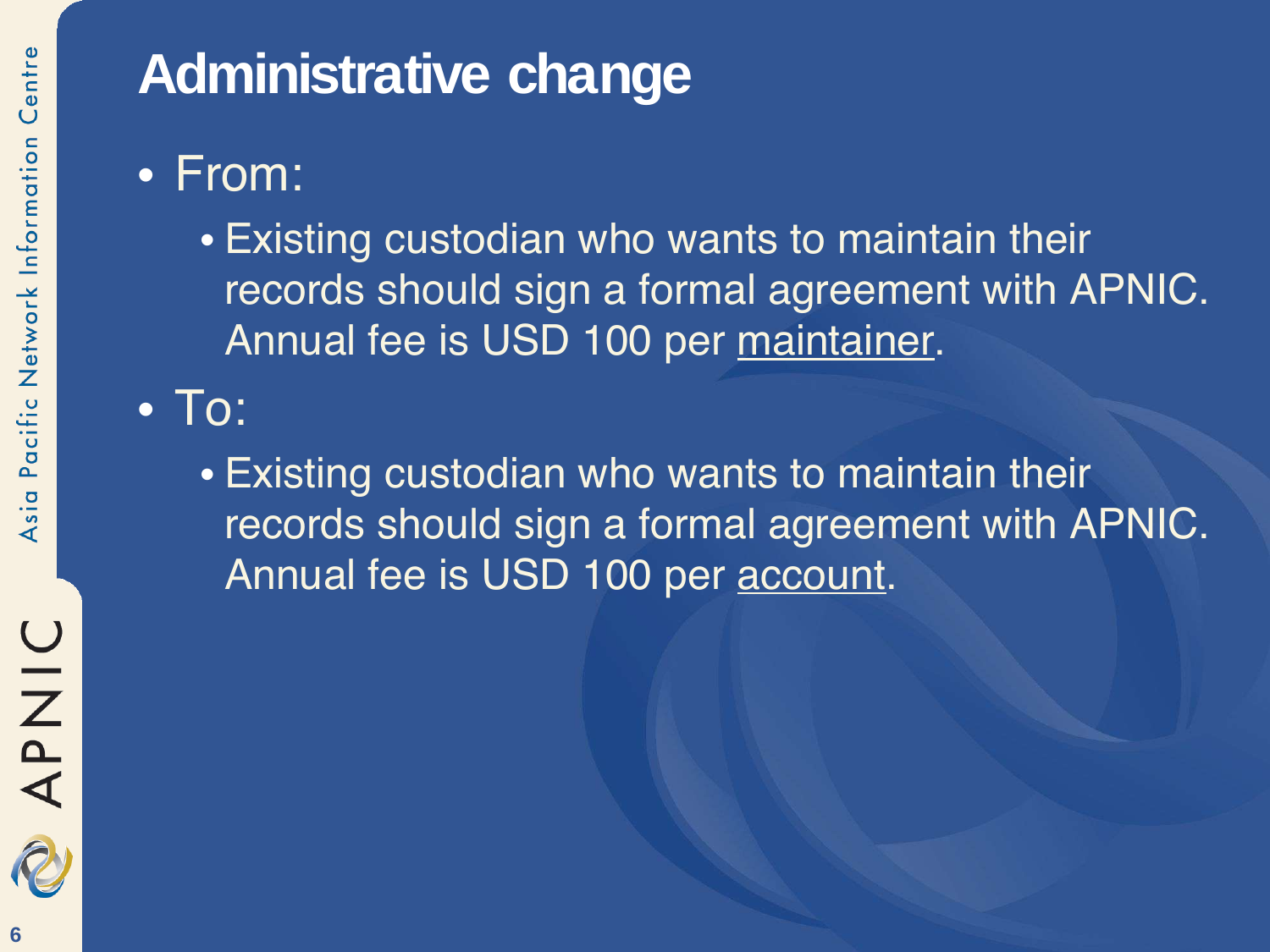RAANIC

### **Implementation Schedule**

### 2 Sep 2004

| <b>No</b> | <b>Task</b>                                                            | Aug |  | <b>Sep</b> | Oct |  | <b>Nov</b> |  | <b>Dec</b> |  | Jan |  |
|-----------|------------------------------------------------------------------------|-----|--|------------|-----|--|------------|--|------------|--|-----|--|
| 1.1       | <b>Systems development</b>                                             |     |  |            |     |  |            |  |            |  |     |  |
| 1.2       | <b>Consult NIR if a historical</b><br>record is found in their country |     |  |            |     |  |            |  |            |  |     |  |
| 1.3       | <b>Public announcement</b>                                             |     |  |            |     |  |            |  |            |  |     |  |
| 1.4       | <b>Modify APNIC administration</b><br>process                          |     |  |            |     |  |            |  |            |  |     |  |
| 1.5       | <b>Modify APNIC hostmaster</b><br>process                              |     |  |            |     |  |            |  |            |  |     |  |
| 1.6       | Lock record and notify any<br>known contact                            |     |  |            |     |  |            |  |            |  |     |  |
| 1.7       | Prepare report for APNIC 19                                            |     |  |            |     |  |            |  |            |  |     |  |

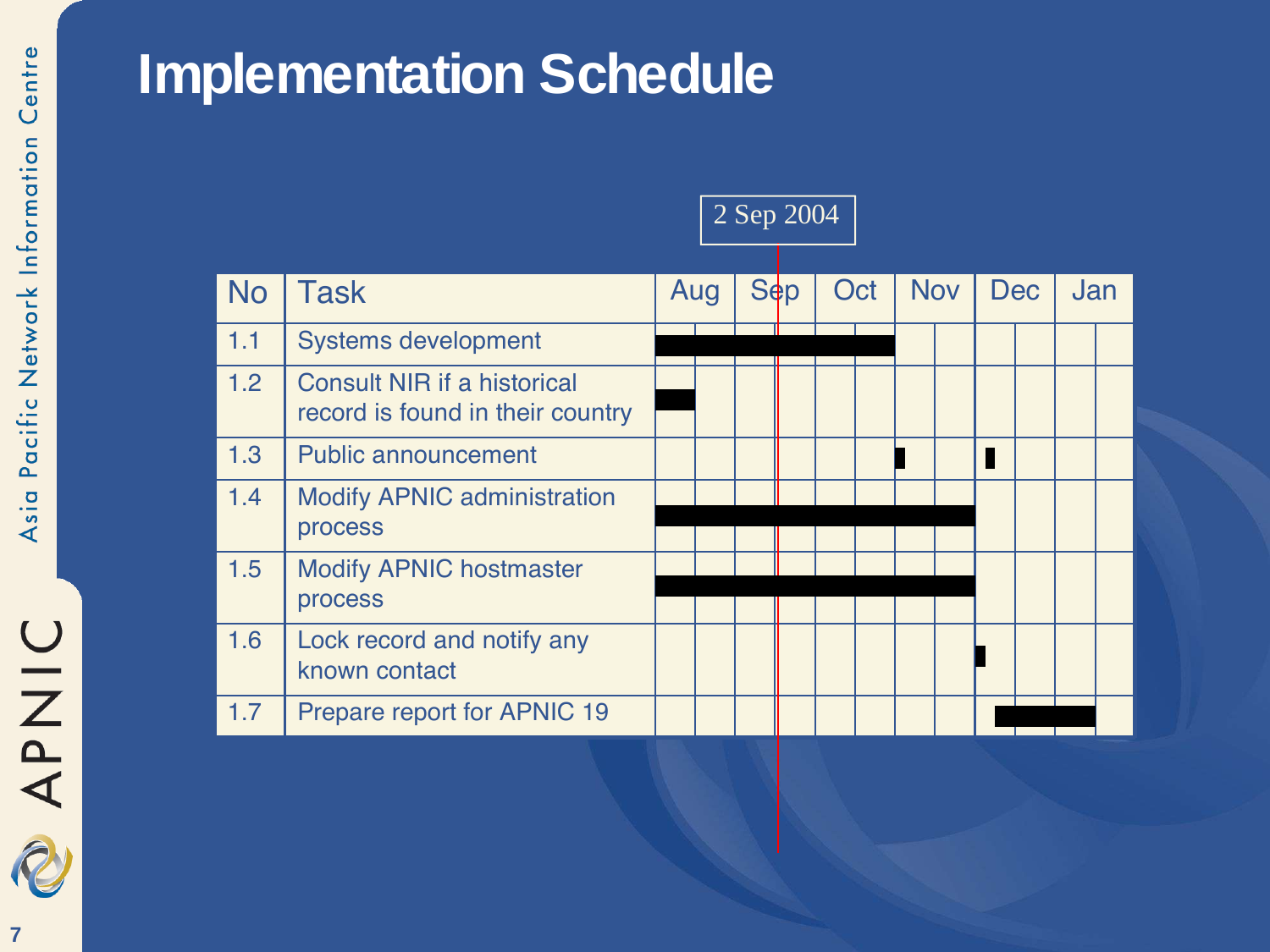### **FAQ – 1 of 2**

- What will happen after December 2004?
	- Historical records will have mnt-by: APNIC-HM
	- mnt-lower: MAINT-XX-YYY if the custodian opens an APNIC account
- Can the resource still be used by the existing custodian?
	- Yes. This policy has no impact on the historical address usage.
- Must existing custodian open an account with APNIC?
	- Not necessary. However, the record will remain locked and can not be updated.

APNIC